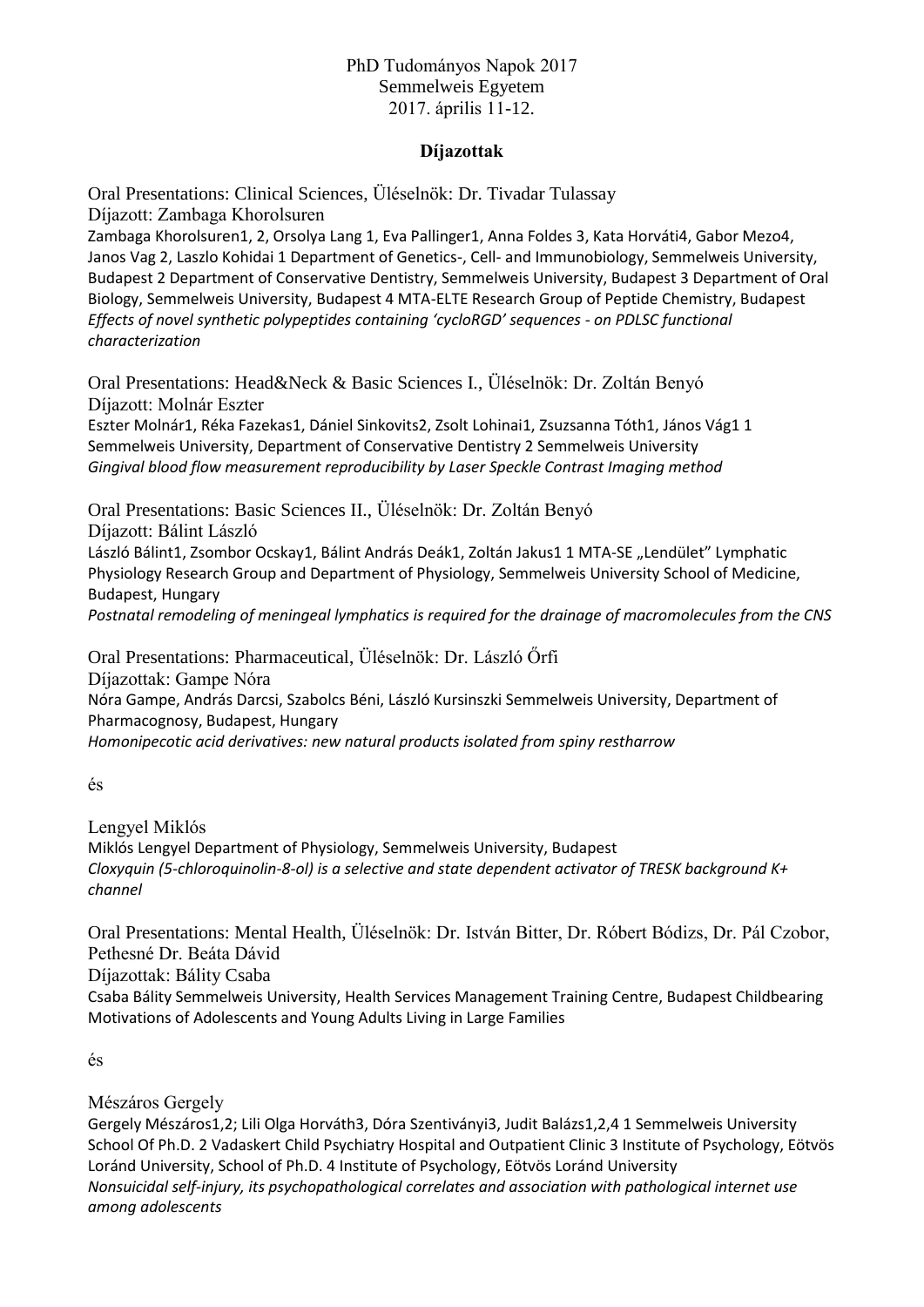### PhD Tudományos Napok 2017 Semmelweis Egyetem 2017. április 11-12.

Poster Presentation: Pharmaceutical, Üléselnök: Dr. László Őrfi Díjazott: Fehér Ágnes Agnes Feher, Viktoria Eva Toth, Bernadette Lazar, Klara Gyires, Zoltan Sandor Zadori Department of Pharmacology and Pharmacotherapy, Semmelweis University, Faculty of Medicine *The beneficial effects of the novel α2B/α2C –AR and 5-HT1A agonist cyclomethyline on gastric mucosal integrity and on gastrointestinal motility*

Poster Presentation: Mental Health, Üléselnök: Dr. László Tringer, Dr. Zsuzsa Széman, Dr. Ágnes Zana

Díjazott: Koren Réka

Réka Koren, Szabolcs Török Institute of Mental Health, Semmelweis University, Budapest *Training effects of emotionally focused couple therapy in hungary: Professional and personal aspects of the short-term effects*

Poster Presentation: Clinical Sciences, Üléselnök: Dr. György Reusz Díjazott: Kiss Zoltán

Zoltan Kiss1, Bálint Tél1, Péter Mátrai3, Nóra Judit Béres1, András Arató1, Katalin Eszter Müller1, Áron Cseh1, Attila J. Szabó1,2, Péter Hegyi3, Katalin Borka4, Gábor Veres1 1 1st Department of Pediatrics, Semmelweis University, Budapest, Hungary 2 MTA-SE Pediatrics and Nephrology Research Group, Budapest, Hungary 3 Institute for Translational Medicine, Medical School, University of Pécs,, Hungary. 4 2nd Dep. of Pathology, Semmelweis University, Budapest, Hungary *Eosinophil cell density in the lower gastrointestinal tract of healthy individuals*

Oral Presentations: Cardiovascular, Üléselnök: Dr. Béla Merkely Díjazott: Németh Balázs Tamás

Németh BT1,2, Mátyás C1,2, Varga ZV1, Radovits T2, Merkely B2, Pacher P1 1 National Institute on Alcohol Abuse and Alcoholism, Rockville, USA 2 Heart and Vascular Center, Semmelweis University, Budapest, Hungary

*Characterization of a novel mouse model of hepatic cardiomyopathy*

Oral Presentations: Oncology, Üléselnök: Dr. József Tímár

Díjazott: Sági Judit

Judit Csányiné Sági 1, Bálint Egyed 1,2; Nóra Kutszegi 1,2; Andrea Kelemen 1, Gábor T. Kovács 2, Csaba Szalai 1,3; Dániel János Erdélyi 2, Ágnes Félné Semsei 1 Department of Genetics, Cell- and Immunobiology, Semmelweis University, Budapest, Hungary; 2 2nd Department of Pediatrics, Semmelweis University, Budapest, Hungary; 3 Heim Pal Children Hospital, Budapest, Hungary; *Cardiotoxicity of anthracyclines in pediatric patients with cancer*

Oral Presentations: Neurosciences, Üléselnök: Dr. Árpád Dobolyi

Díjazott:

Gyebnár Gyula

Gyula Gyebnár 1, Ádám Szabó 1, Enikő Sirály 2, Zsuzsanna Fodor 2, Anna Sákovics 3, Pál Salacz 2,4, Zoltán Hidasi 2, Éva Csibri 2, Gábor Rudas 1, Gábor Csukly 2, Lajos R Kozák 1 1 Magnetic Resonance Research Centre, Semmelweis University, Budapest 2 Department of Psychiatry and Psychotherapy, Semmelweis University, Budapest 3 National Institute of Clinical Neurosciences, Budapest 4 Department of Neurology, Péterfy Hospital and Trauma Centre, Budapest

*DTI in early cognitive decline: Differentiation between MCI subtypes and healthy controls by diffusion tensor imaging*